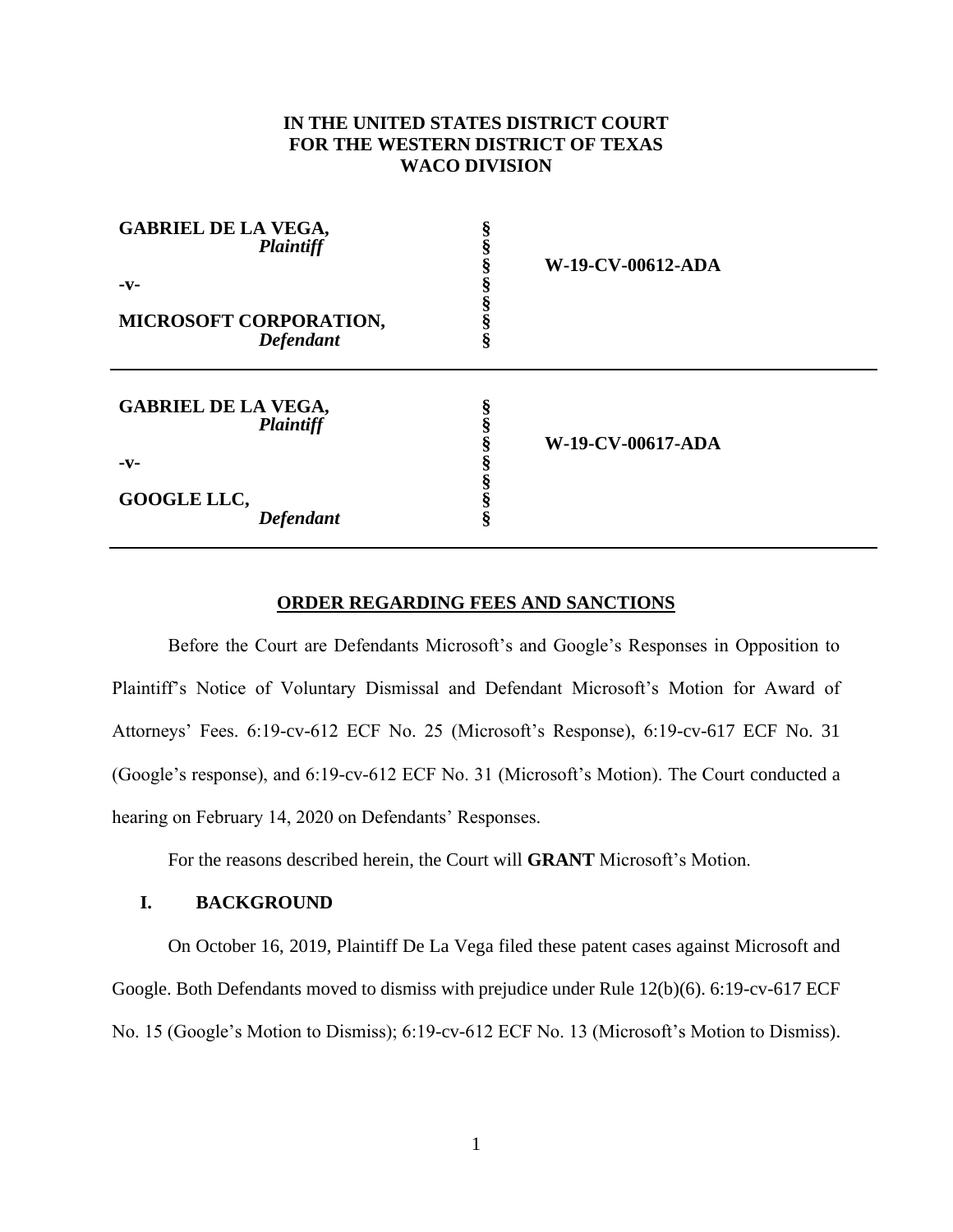The Court held a hearing on January 31, 2020 at which both Mr. Hansley and his cocounsel, Paul O'Finan, were present. At that hearing, the Court heard arguments from all counsel. Counsel for the Defendants took the position that the cases should be dismissed and that the Court should not give the Plaintiff and opportunity to amend as it would be futile The Court determined that the pleadings in both cases was deficient, but declined to preclude the Plaintiff from having an opportunity to amend and informed Plaintiff's counsel on the record that Plaintiff's allegations in both cases were legally insufficient, but, rather than granting Defendants' motions immediately, the Court would allow Plaintiff two weeks to adequately replead. (H'rg 25:13-17, January 31, 2020). Mr. Hansley, who was counsel for the Plaintiff but who had not yet addressed the Court, then asked for an opportunity to address the Court. Despite the fact that the Court had already ruled on all pending motions, the Court acquiesced and permitted attorney Hansley to address the Court. Attorney Hansley informed the Court that he felt Plaintiff "can't really replead and do any better." (H'rg 38:2-7, January 31, 2020). This position was consistent with the argument that had been made by counsel for the Defendants and, based on this representation from counsel for the Plaintiff, orally granted Defendants' motions and dismissed the case. (H'rg 38:11-22, January 31, 2020); *see also* 6:19-cv-612 ECF 29 at 4–10 (describing Court's reasoning for dismissal). On February 4, 2020, the Court entered the minutes of the hearing, reiterating the dismissal and specifying that the claims were dismissed with prejudice. 6:19-cv-617 ECF No. 29 (Minutes in Google's Case); 6:19-cv-612 ECF No. 23 (Minutes in Microsoft's Case). Finally, on February 11, 2020, the Court entered its written orders, dismissing both cases with prejudice. 6:19-cv-617 ECF No. 36 (Order in Google's Case); 6:19-cv-612 ECF No. 29 (Order in Microsoft's Case).

The Court entered its Order on February 11th despite the fact that on February 5, 2020, Plaintiff filed a Notice of Voluntary Dismissal *Without Prejudice* under Federal Rule of Civil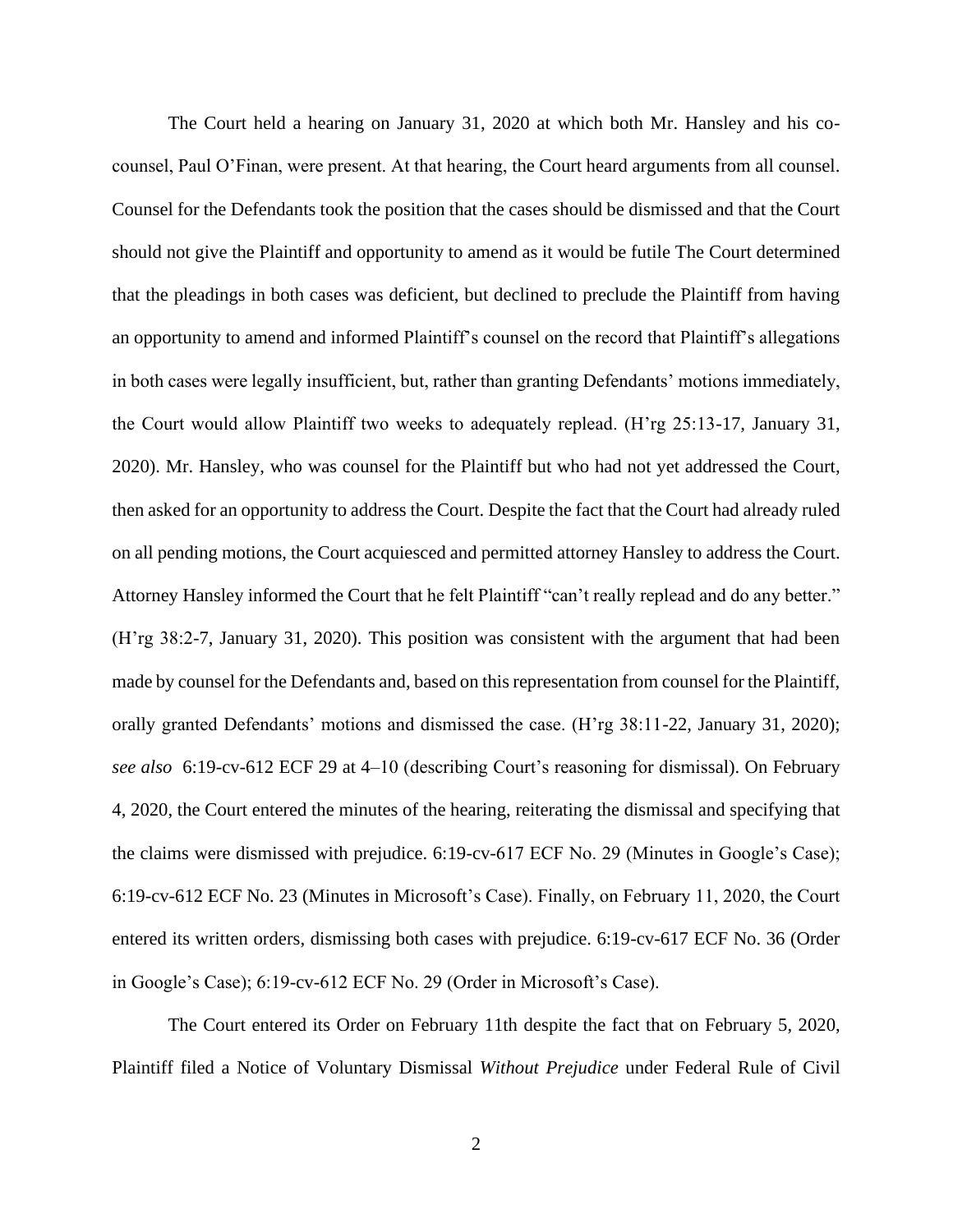Procedure  $41(a)(1)(A)(i)$  in both cases. 6:19-cv-617 ECF No. 30 (Notice in Google's Case); 6:19cv-612 ECF No. 24 (Notice in Microsoft's Case). Normally, a plaintiff may voluntarily withdraw his case without prejudice under Rule 41 if the Defendant has not yet filed an answer or motion for summary judgment. *See* Fed. R. Civ. P.  $41(a)(1)(A)(i)$ . This dismissal requires no action from the Court and is self-executing and effective at the moment of filing. *See, e.g., In re: Amerijet Int'l*, 785 F.3d 967, 973 (5th Cir. 2015). However, in the instant cases, the Notices of Dismissal were filed both *after* the Court granted Defendants' motions in the January 31st hearing and *after* the Court's minute entries reiterated the dismissal with prejudice.

Upon receiving the notices filed on February 5th and apparently concerned that these Notices of Voluntary Withdrawal were an improper attempt to circumvent the Court's earlier dismissal of the case with prejudice, Microsoft and Google both filed Responses in Opposition to the Notices on February 7, 2020. The Court immediately scheduled a follow-up hearing for February 14, 2020. At the February 14th hearing, Mr. O'Finan was the only present counsel who appeared for the Plaintiff. He informed the Court that although Mr. Hansley was aware of the hearing and that he was required to attend, Mr. Hansley chose to be absent. (H'rg 5:22-25, February 14, 2020). Mr. O'Finan informed the Court that he had left Mr. Hansley's law firm due to lack of payment and was only present because he knew Plaintiff would not otherwise have legal representation. (H'rg 6:22-7:2, February 14, 2020). Mr. O'Finan further informed the Court that he was not in favor of filing the February 5th Notices of Voluntary Withdrawal but deferred to Mr. Hansley's decision on the matter and allowed Mr. Hansley to use his Electronic Case Filing System login as Mr. Hansley had not made an appearance in the case. (H'rg 7:23-8:9, February 14, 2020)<sup>1</sup>. After providing the Court with the information set forth above, Mr. O'Finan orally withdrew the

 $<sup>1</sup>$  Mr. Hansley has yet to be admitted as an attorney in the Western District. The Court allowed him to appear at the</sup> first hearing on the basis that he had complied with the application process and was waiting to be admitted.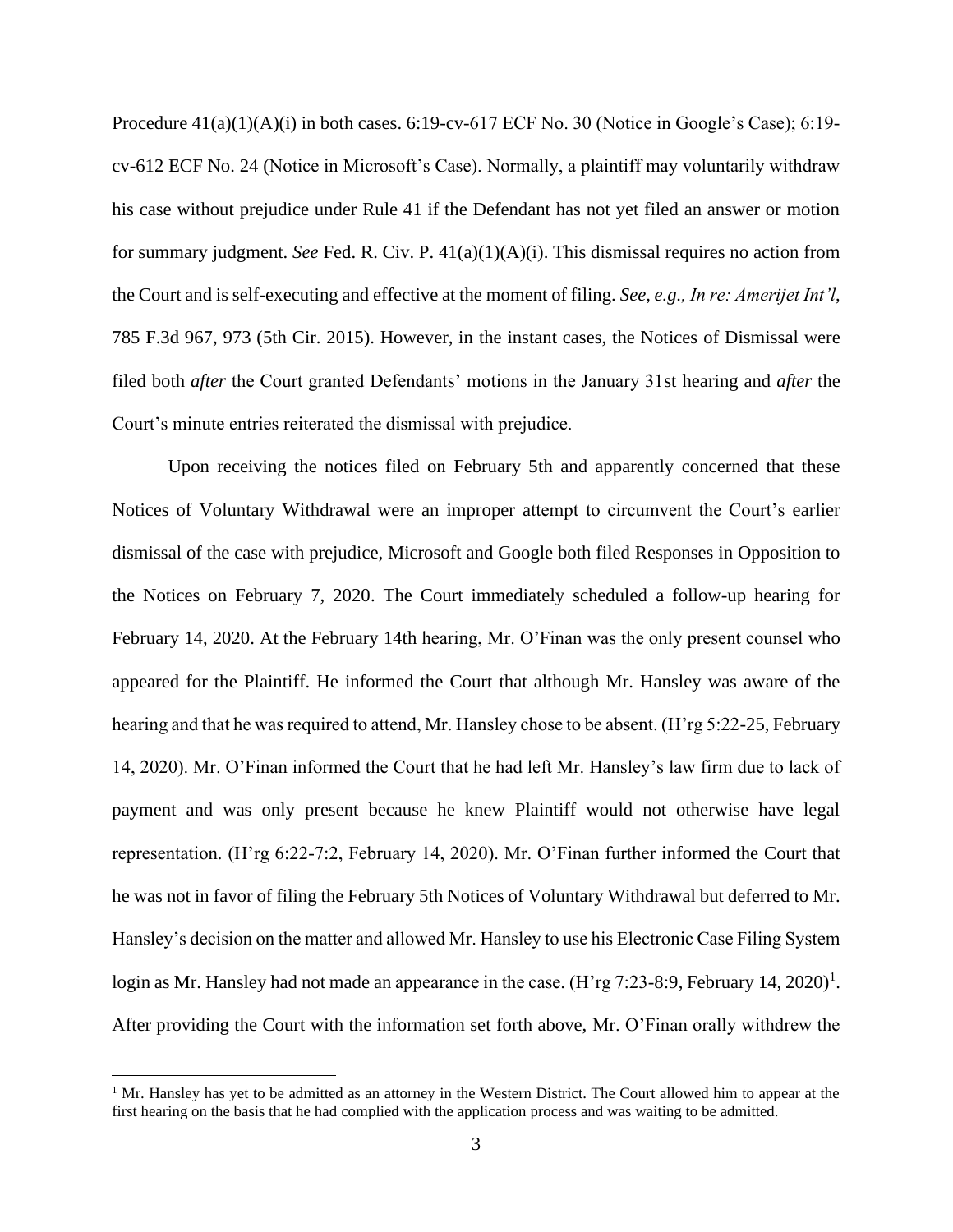Notices of Voluntary Dismissal (H'rg 32:8-10, February 14, 2020). On February 18, 2020, Microsoft filed its Motion to "sanction Mr. De La Vega and his attorney, Mr. Hansley, for their vexatious and ineffective attempt to voluntarily dismiss Mr. De La Vega's claims" without prejudice and to recover costs associated with defending said attempt. 6:19-cv-612 ECF No. 31.

#### **II. DISCUSSION**

The Court is of the opinion that Plaintiff's filing was a deliberate attempt to circumvent the Court's lawful order to dismiss Plaintiff's case with prejudice. As Mr. O'Finan correctly noted, the Court did not specify that its dismissal of Plaintiff's case was with prejudice during the January 31<sup>st</sup> hearing. However, for four reasons, it is unreasonable that Plaintiff's Notices of Voluntary Withdrawal could have been filed under a good faith belief that the dismissal was without prejudice. First, the case was unmistakably dismissed at the hearing, obviating any need to file a voluntary notice of dismissal and leaving nothing for the Plaintiff to do except file an appeal to the Federal Circuit. *See* (H'rg 38:15-22, January 31, 2020) (The Court: "That's what I'm going to do. I'm going to take you at your word that you can't do any better. I'm going to find that the pleadings that you have are inadequate . . . And I'm going to dismiss your cases and you can take them up. That's all I have."). Even if Plaintiff did not immediately realize the dismissal during the hearing was with prejudice, a voluntary withdrawal is an improper procedural step when a case has been unambiguously dismissed.

Second, the Court's January 31st hearing was to determine the proper resolution of Defendants' motions, which were unambiguously motions to dismiss *with prejudice*. *See* 6:19-cv-617 ECF No. 15 (In Google's Motion: "Google respectfully requests that Plaintiff's Complaint be dismissed with prejudice for the foregoing reasons."); 6:19-cv-612 ECF No. 13 (In Microsoft's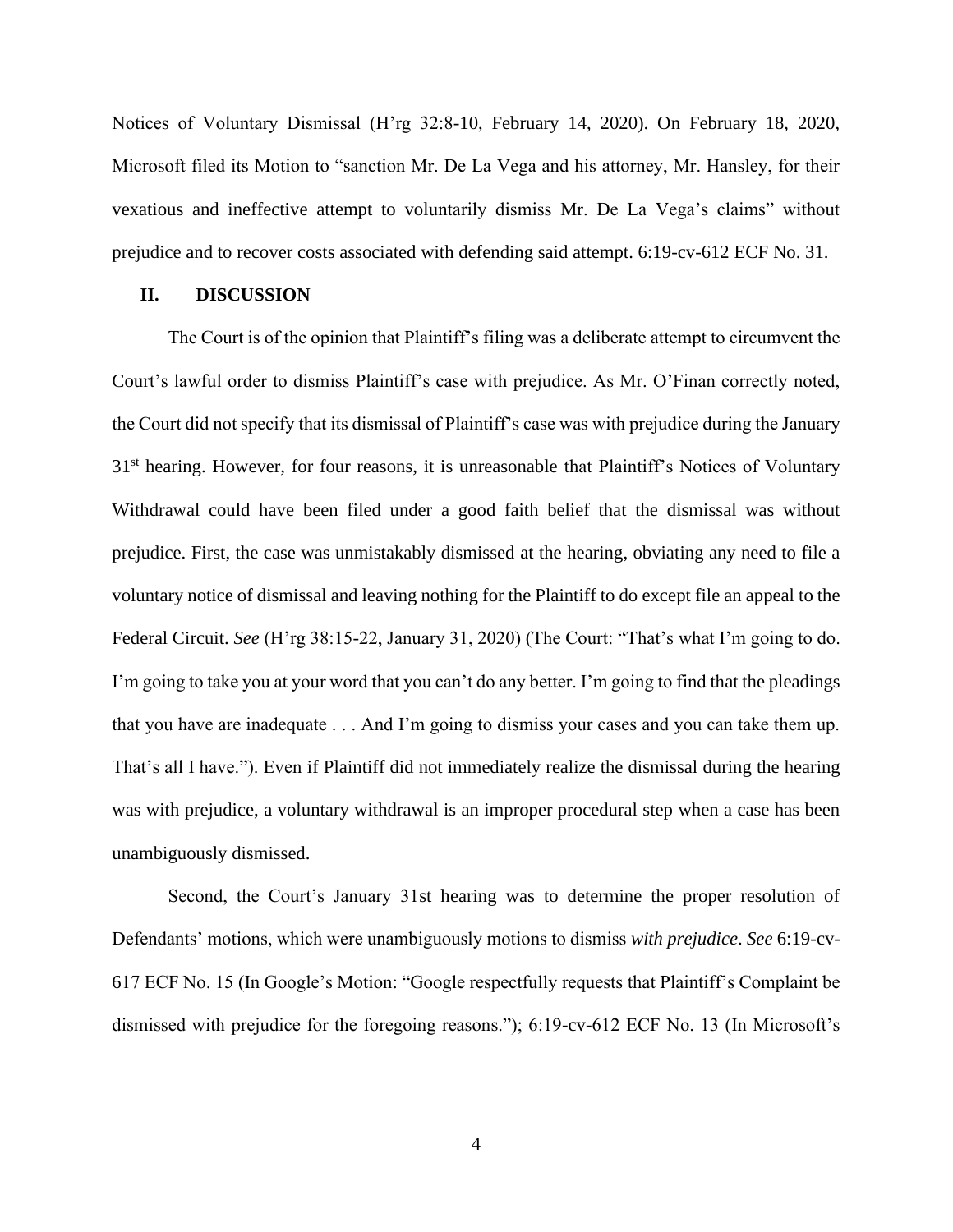Motion: "For the foregoing reasons, Microsoft respectfully requests that the Court dismiss Plaintiff's claims for direct, induced and contributory infringement with prejudice.").

Third, after the January 31st hearing and *before* Plaintiff's Notices of Voluntary Withdrawal were filed, the Court published its Minutes of the hearing. 6:19-cv-617 ECF No. 29 (Minutes in Google's Case); 6:19-cv-612 ECF No. 23 (Minutes in Microsoft's Case). Those minutes are public and unambiguously specify that the Court's dismissal during the hearing was with prejudice. *See, e.g.,* 6:19-cv-612 ECF No. 23 ("Argument regarding pending motions to dismiss from both Defendants. The Court heard argument and decided to grant Defendants' Motions, with prejudice. Order will be forthcoming.").

Finally, Plaintiff's Facebook posts indicate he was fully aware of the nature of the Court's dismissal in terms of whether it was with or without prejudice no later than February 4th. During the February 14th hearing, counsel for Microsoft stated the following: "But I want to read something from Mr. De La Vega's Facebook post of February 4 at 1:56 p.m. and he states: Today all my cases were grossly blatantly dismissed with—the word 'prejudice' in capital letters attached to all my lawsuits, except Facebook, which is being sued in Delaware." (H'rg 19:20-25, February 14, 2020).

Plaintiff and Mr. Hansley were unambiguously on notice of the nature of the Court's dismissal prior to filing the voluntary notice, and, rather than availing themselves of the proper channels by appealing the cases to the Federal Circuit, they chose to try to circumvent Court orders. A district court may invoke its inherent power to award attorneys' fees and costs against parties who "act in bad faith, vexatiously, wantonly, or for oppressive reasons." *Chambers v. NASCO*, 501 U.S. 32, 45–46 (1991). According to its motion, Microsoft has incurred \$5,457.00 in attorneys' fees to oppose Plaintiff's Notice of Voluntary Dismissal. 6:19-cv-612 ECF No. 31. In the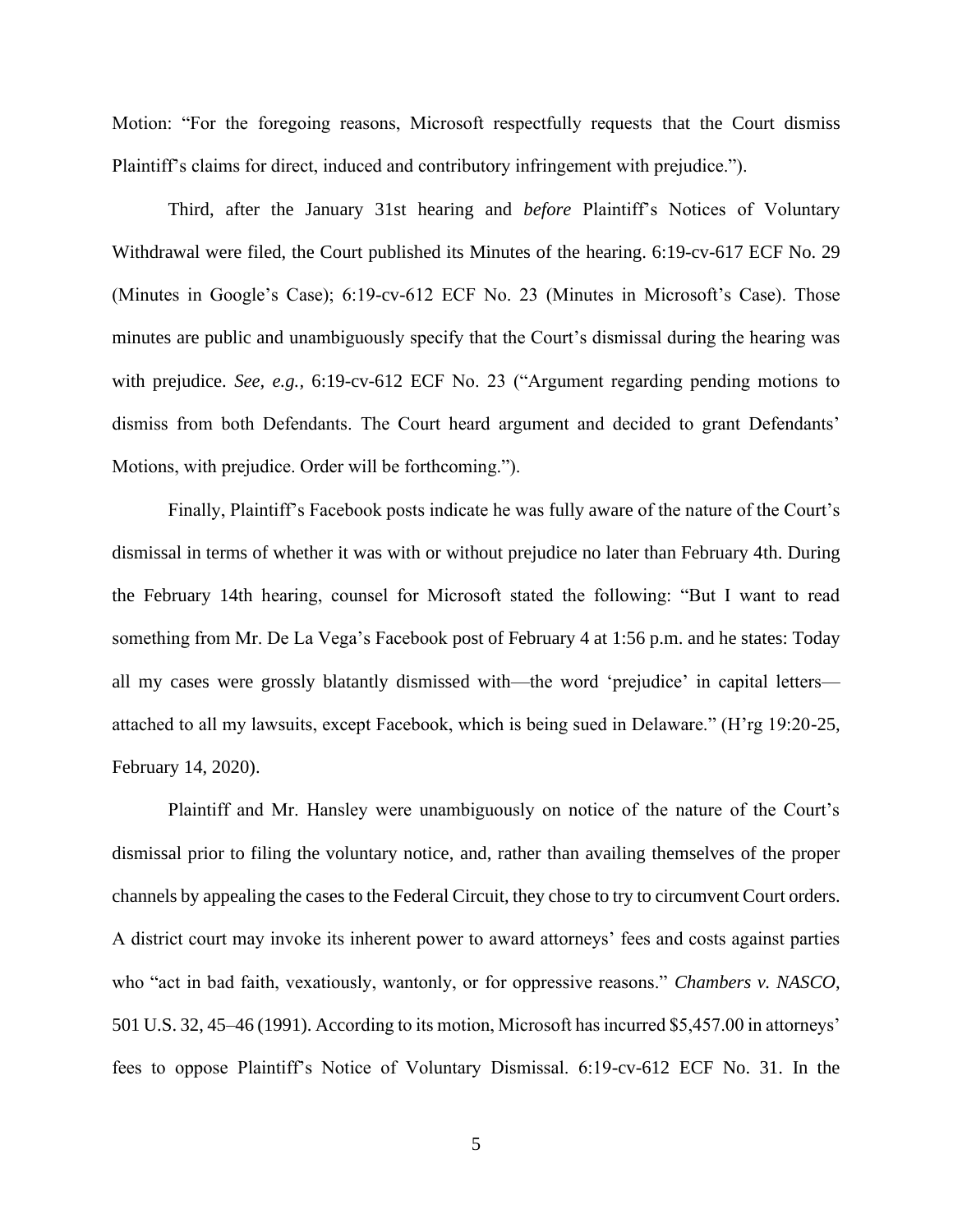experience of the Court, Microsoft's counsel Mr. Barry Shelton, who has over twenty years' experience in patent litigation, charged a reasonable rate at \$535 an hour.

#### **III. CONCLUSION**

The Court finds that Plaintiff and Plaintiff's Counsel, Mr. Austin Hansley of the Hansley Law Firm P.L.L.C. acted in bad faith by filing the aforementioned Notice of Voluntary Withdrawal. Therefore, the Court enters the following orders:

**IT IS ORDERED** that Microsoft's Motion for Award of Attorneys' Fees (6:19-cv-612 ECF No. 31) is **GRANTED**.

**IT IS FURTHER ORDERED** that the Hansley Law Firm is liable for payment of Microsoft's attorneys' fees in the amount of \$5,457.00. The Court **ORDERS** the Hansley Law Firm must tender payment of that entire amount to Microsoft's Counsel within thirty (30) days of this Order and seek reimbursement from Plaintiff De La Vega if appropriate.

**IT IS FURTHER ORDERED** that Plaintiff's Counsel, Austin Hansley, complete ten (10) hours of legal ethics courses by an accredited provider within ninety (90) days of this Order and provide proof to the Court that he has done so. Until Mr. Hansley completes those ethics courses and notifies the Court, all attorneys from the Hansley Law Firm are prohibited from filing anything on the Western District of Texas ECF system.<sup>2</sup> The Clerk's Office for the Western District of Texas is directed to suspend the ECF filing privileges for all members of the Hansley Law Firm until further ordered.

## **IT IS SO ORDERED.**

<sup>2</sup> The Court believes this measure is necessary because Mr. Hansley has already misused the ECF credentials for another attorney at the Hansley Law Firm to wrongly file the Notices of Voluntary Dismissal at-issue in this Order. The Court notes that the necessary action to restore full ECF filing privileges is very modest.